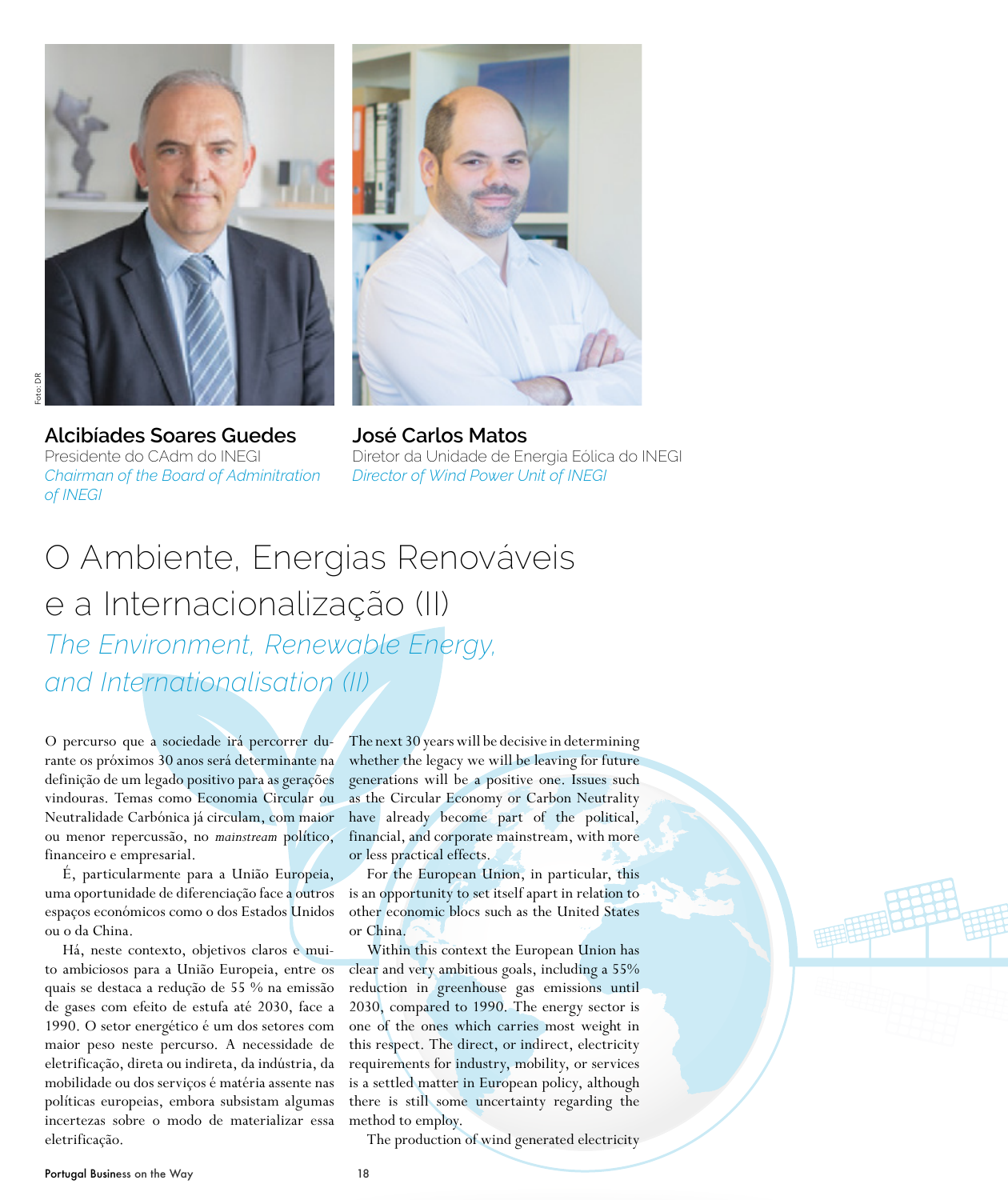Em Portugal, a produção de eletricidade com origem eólica equivale atualmente a cerca de 25 % do consumo anual. A eletricidade de origem solar, através da tecnologia fotovoltaica, está, ainda, longe destes números (atingiu apenas 3,5% em 2021). Mas também está, em termos práticos, no seu início e terá um papel determinante no

objetivo nacional, agora legalmente plasmado na Lei de Bases do Clima (Lei n.º 98/2021 de 31 de dezembro), que prevê atingir a meta da neutralidade carbónica em 2045.

A relevância que as fontes renováveis de energia têm em matérias relacionadas com o Ambiente e com política eminentemente energética, como a segurança no abastecimento, a competitividade ou a dependência energética, é amplamente reconhecida. Da mesma forma, é determinante que se

reconheça o papel que podem vir a assumir em termos de criação e manutenção de novas fileiras industriais, de pendor exportador.

Num passado recente, o setor eólico atraiu investimento industrial, com fábricas que hoje geram milhões de euros em exportações e são responsáveis por milhares de postos de trabalho, como é o caso das fábricas da ENERCON, em Viana do Castelo e Lanheses, ou da Siemens-Gamesa, em Vagos. Mas foram também várias as empresas já existentes que aproveitaram as suas competências e flexibilizaram as suas linhas de produção. Como consequência, não só tiveram sucesso ao incorporar-se na cadeia de valor, como

currently equals 25% of annual consumption. Solar electricity, generated through photovoltaic technology is still very far from these figures, standing at only 3.5% in 2021. But, in practical terms, it is also in its early stages and will come to play a major role in the national target – now codified into the Climate Law (98/2021 of 31 December)

"O mesmo propósito deve ser ambicionado com a energia solar e as tecnologias do hidrogénio, com a devida articulação entre o poder político e a iniciativa privada na definição dos segmentos da cadeia de valor em que o país tem de se evidenciar, bem como das políticas públicas de incentivo a esse percurso."

*"The same ambition should pertain to solar energy and hydrogen technologies, with the respective articulation between politics and private initiative in defining the segments of a value chain in which the country should stand out, as well as with public policy incentives."*

– which aims to achieve carbon neutrality by 2045.

The relevance of renewable energy sources in issues related to the Environment and to energy policy, such as supply safety, competitiveness, or energy dependency, is widely recognised. In the same way, it is important to recognise the role that they can fulfil in terms of creating and maintaining new, export oriented, industries.

In the recent past the wind sector attracted industrial

investment, with factories that currently generate millions of euros in exports and are responsible for thousands of jobs, such as the ENERCON plants in Viana do Castelo and Lanheses, or Siemens-Gamesa, in Vagos. But some pre-existing companies took advantage of their skills and made their production lines more flexible. The result was that they were more successful in incorporating value chains and gained the necessary momentum to become sector leaders, rather than mere followers. A case in point is the metalworks industry, specifically the A. Silva Matos wind towers and offshore foundation factories.

It wasn't only the industrial sector that was